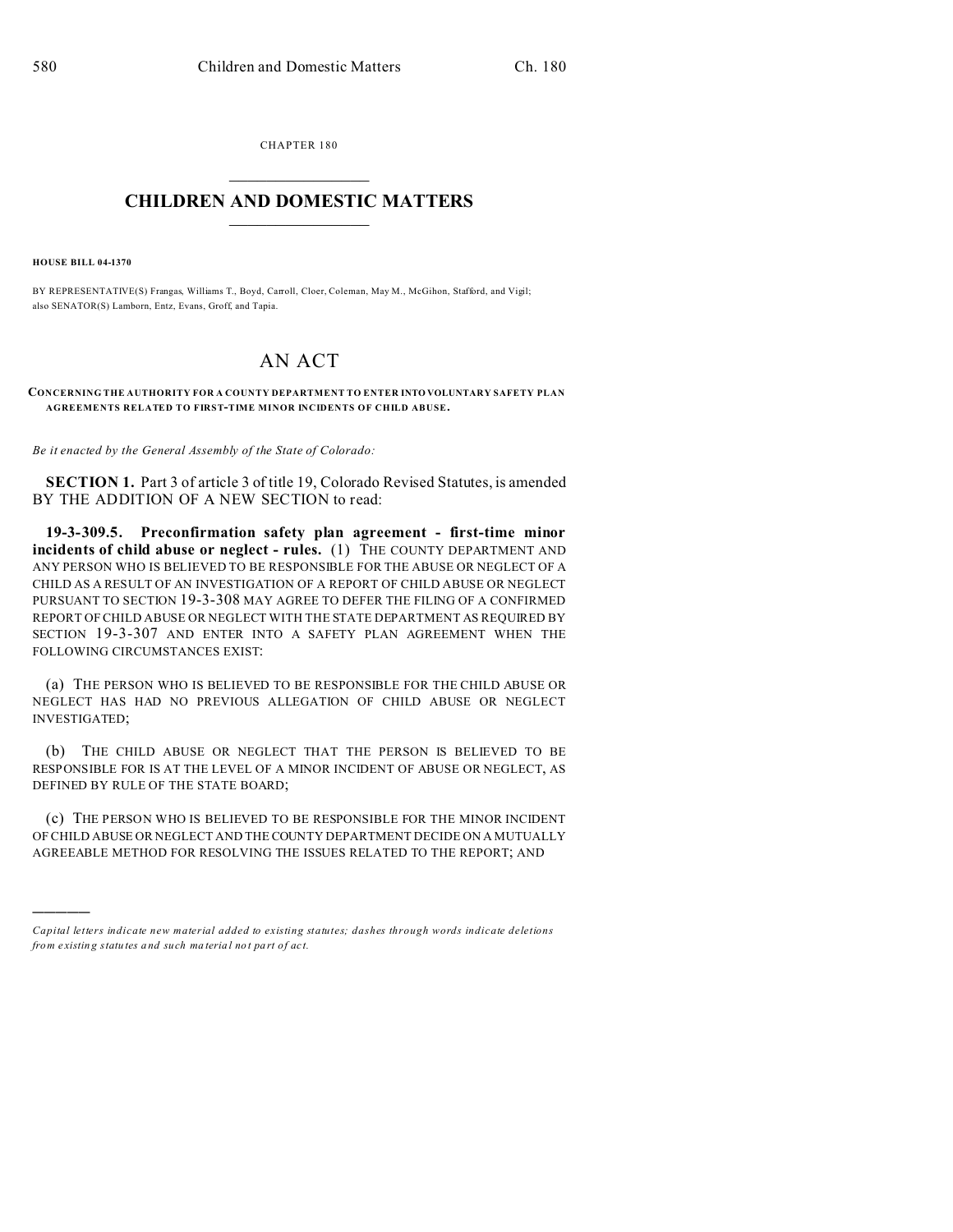(d) THE REQUIREMENTS SET FORTH IN THE SAFETY PLAN AGREEMENT FOR RESOLVING THE ISSUES RELATED TO THE REPORT CAN BE COMPLETED WITHIN SIXTY DAYS AFTER THE REPORT OF CHILD ABUSE OR NEGLECT IS MADE TO THE COUNTY DEPARTMENT OR THE LOCAL LAW ENFORCEMENT AGENCY.

(2) (a) IF A PERSON WHO IS BELIEVED TO BE RESPONSIBLE FOR THE CHILD ABUSE OR NEGLECT COMPLETES THE MUTUALLY AGREED UPON SAFETY PLAN AGREEMENT ENTERED INTO PURSUANT TO SUBSECTION (1) OF THIS SECTION, THEN THE COUNTY DEPARTMENT SHALL RELEASE HIM OR HER FROM THE TERMS OF THE AGREEMENT, AND SHALL NOT FILE A CONFIRMED REPORT OF CHILD ABUSE OR NEGLECT RELATED TO THE INCIDENT WITH THE STATE DEPARTMENT.

(b) IF A PERSON WHO IS BELIEVED TO BE RESPONSIBLE FOR THE CHILD ABUSE OR NEGLECT DOES NOT COMPLETE THE MUTUALLY AGREED UPON SAFETY PLAN AGREEMENT ENTERED INTO PURSUANT TO SUBSECTION (1) OF THIS SECTION, AS DETERMINED BY THE COUNTY DEPARTMENT, THEN THE COUNTY DEPARTMENT SHALL FILE A CONFIRMED REPORT OF CHILD ABUSE OR NEGLECT WITH THE STATE **DEPARTMENT** 

(c) NOTHING IN THIS SECTION SHALL BE CONSTRUED TO ELIMINATE A COUNTY DEPARTMENT'S OBLIGATION TO REPORT TO THE STATE DEPARTMENT THAT THERE WAS AN INVESTIGATION OF A REPORT OF ABUSE OR NEGLECT OF A CHILD AND TO FURTHER REPORT THE COUNTY DEPARTMENT'S ASSESSMENT OF RISK, THE COUNTY DEPARTMENT'S DECISION REGARDING A REFERRAL OF THE MATTER TO CHILD WELFARE SERVICES, AND ANY COUNTY DEPARTMENT DECISION TO DEFER THE FILING OF A CONFIRMED REPORT OF CHILD ABUSE OR NEGLECT PURSUANT TO THIS SECTION.

(3) PARTICIPATION IN A SAFETY PLAN AGREEMENT BY ANY COUNTY DEPARTMENT AND BY ANY PERSON WHO IS BELIEVED TO BE RESPONSIBLE FOR CHILD ABUSE OR NEGLECT SHALL BE AT THE DISCRETION OF THE PERSON BELIEVED TO BE RESPONSIBLE FOR THE CHILD ABUSE OR NEGLECT. NOTHING IN THIS SECTION SHALL BE CONSTRUED TO CONFER A RIGHT UPON A PERSON WHO IS BELIEVED TO BE RESPONSIBLE FOR THE ABUSE OR NEGLECT OF A CHILD TO ENTER INTO A SAFETY PLAN AGREEMENT OR TO REQUIRE A COUNTY DEPARTMENT TO ENTER INTO A SAFETY PLAN AGREEMENT WITH A PERSON WHO IS BELIEVED TO BE RESPONSIBLE FOR THE ABUSE OR NEGLECT OF A CHILD.

(4) NOTHING IN THIS SECTION SHALL BE CONSTRUED TO OBLIGATE A COUNTY DEPARTMENT TO EXPEND MONEYS TO PROVIDE SERVICES TO PERSONS FOR THE PURPOSE OF ENTERING INTO A SAFETY PLAN AGREEMENT PURSUANT TO THIS SECTION.

(5) FOR PURPOSES OF THIS SECTION, "SAFETY PLAN AGREEMENT" MEANS AN AGREEMENT BETWEEN THE COUNTY DEPARTMENT AND THE PERSON WHO IS BELIEVED TO BE RESPONSIBLE FOR THE ABUSE OR NEGLECT OF A CHILD, DEVELOPED PURSUANT TO THIS SECTION AFTER A SAFETY ASSESSMENT IS COMPLETED BY THE COUNTY DEPARTMENT THAT IDENTIFIES CONDITIONS THAT WILL ENDANGER THE CHILD, IN ORDER TO FULLY ADDRESS ALL OBVIOUS SAFETY CONCERNSIDENTIFIED IN THE SAFETY ASSESSMENT.

(6) THE STATE BOARD SHALL PROMULGATE RULES TO IMPLEMENT THIS SECTION.